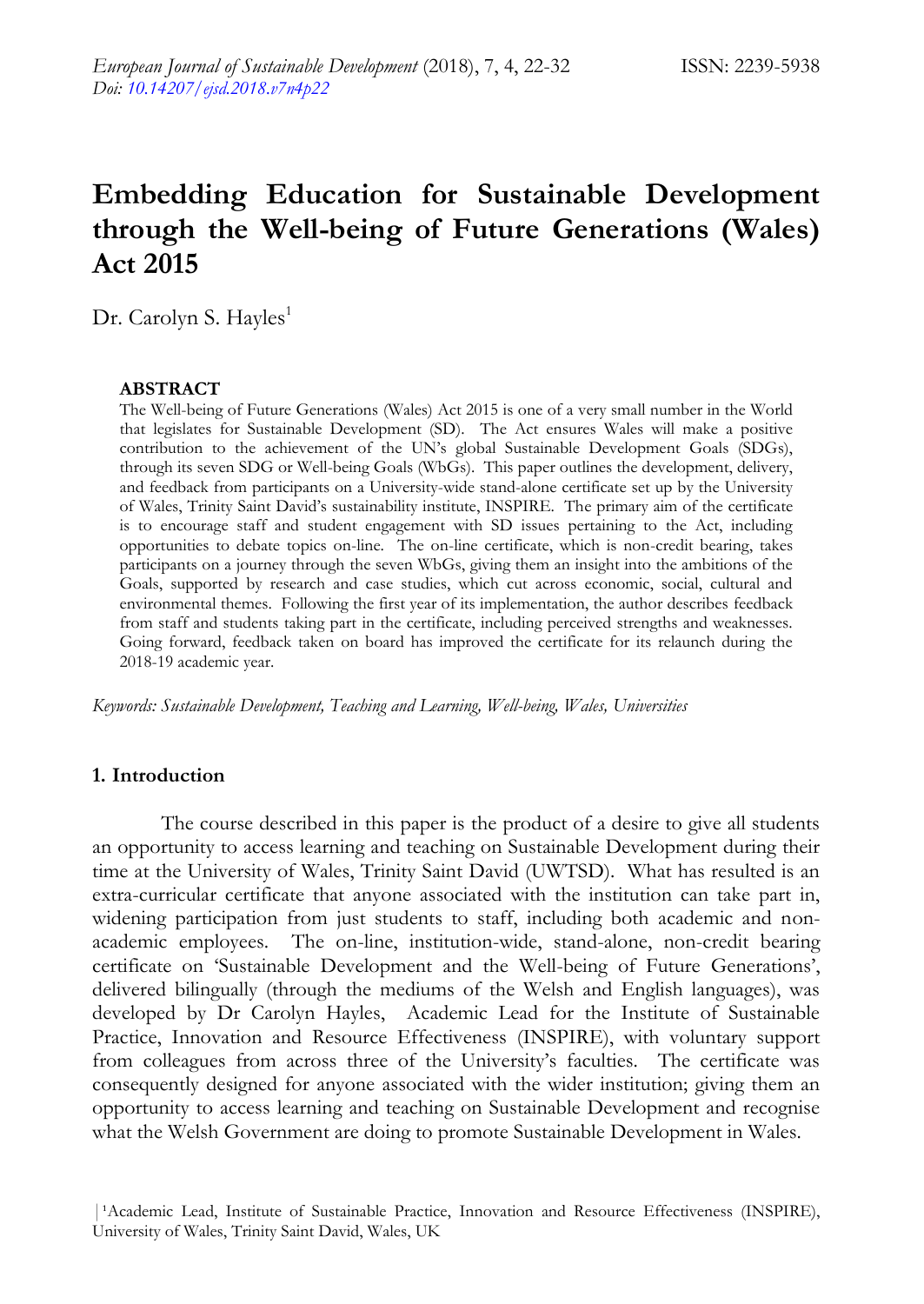## **2. Sustainable Development and the Well-being of Future Generations**

During the course of the certificate, participants predominantly learn about Wales" Sustainable Development Law, the "Well-being of Future Generations (Wales) Act 2015'. The Well-being of Future Generations (Wales) Act 2015 defines Sustainable Development in Wales as "the process of improving the economic, social, environmental and cultural well-being of Wales by taking action, in accordance with the Sustainable Development principle, aimed at achieving the Well-being Goals" (Welsh Government, 2015). The certificate takes participants through each of the Sustainable Development or Well-being Goals and looks at why they were established (with a focus on the spirit of the Act, not legislation); and explores and proposes approaches that may move Wales forward towards achieving these Goals (see Figure 1 and Table 1). It also looks at how the Welsh Goals relate to the UN SDGs (UN, 2018). Participants have an opportunity to consider what the Sustainable Development or Well-being Goals mean for them, their studies/employment, and their future as Welsh citizens. For participants not physically in Wales or not intending to stay in Wales on completion of their studies, the certificate also provides an insight into the UN SDGs.



*Figure 1: The Seven Sustainable Development or Well-being Goals*

| Table 1: The Seven Sustainable Development or Well-being Goals (Welsh Government, 2016). |  |  |
|------------------------------------------------------------------------------------------|--|--|
|------------------------------------------------------------------------------------------|--|--|

| Sustainable            | <b>Goal Description</b>                                                             |
|------------------------|-------------------------------------------------------------------------------------|
| Development/           |                                                                                     |
| <b>Well-being Goal</b> |                                                                                     |
| A Globally             | A nation which, when doing anything to improve the economic, social,                |
| Responsible Wales      | environmental and cultural well-being of Wales, takes account of whether doing      |
|                        | such a thing may make a positive contribution to global well-being.                 |
| A Prosperous Wales     | An innovative, productive and low carbon society which recognises the limits of     |
|                        | the global environment and therefore uses resources efficiently and proportionately |
|                        | (including acting on climate change), and which develops a skilled and well-        |
|                        | educated population in an economy which generates wealth and provides               |
|                        | employment opportunities, allowing people to take advantage of the wealth           |
|                        | generated through securing decent work.                                             |
| A Resilient Wales      | A nation, which maintains and enhances a biodiverse natural environment with        |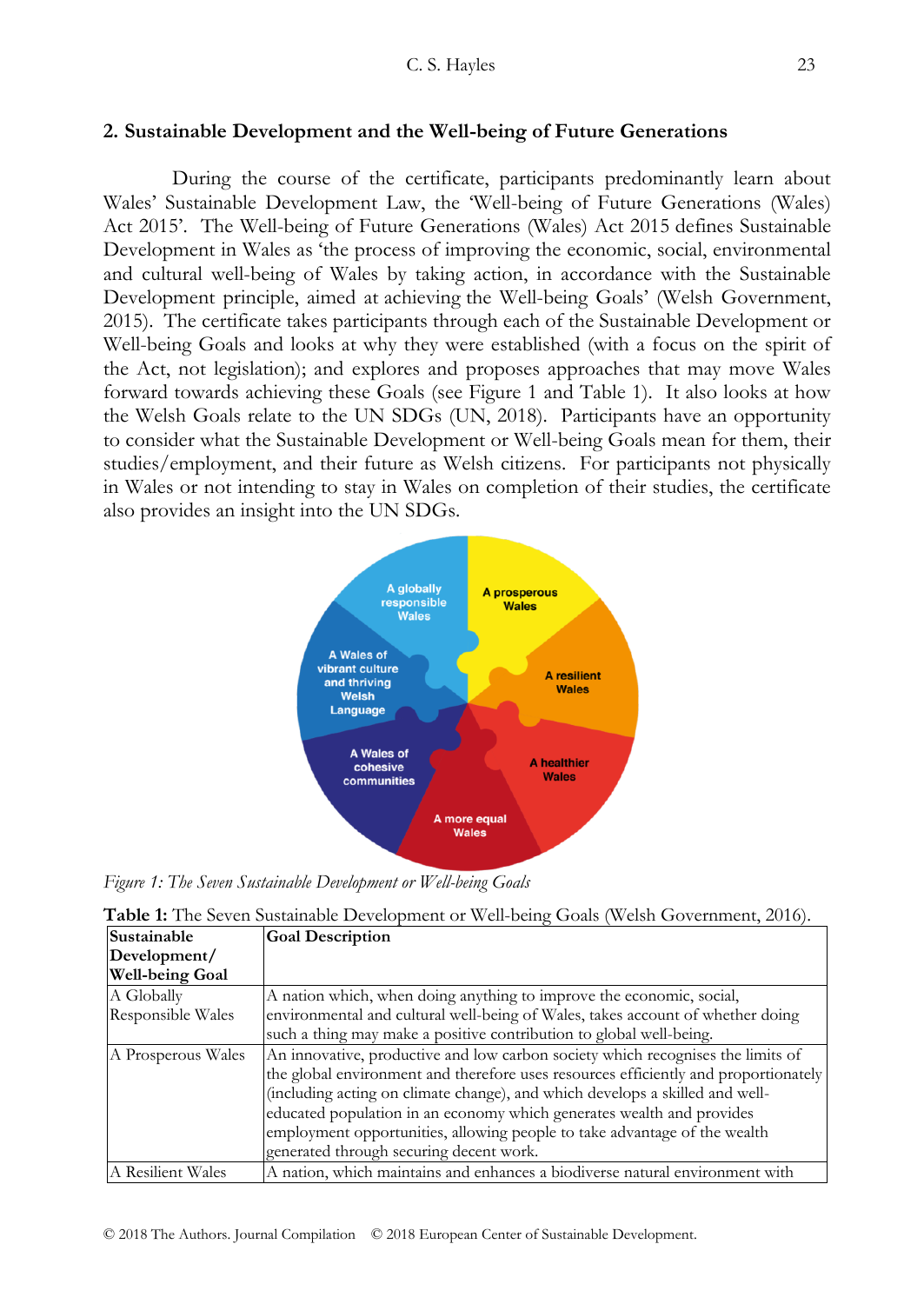| Sustainable            | <b>Goal Description</b>                                                            |
|------------------------|------------------------------------------------------------------------------------|
| Development/           |                                                                                    |
| <b>Well-being Goal</b> |                                                                                    |
|                        | healthy functioning ecosystems that support social, economic and ecological        |
|                        | resilience and the capacity to adapt to change (for example climate change).       |
| A Healthier Wales      | A society in which people's physical and mental well-being is maximised and in     |
|                        | which choices and behaviours that benefit future health are understood.            |
| A more Equal Wales     | A society that enables people to fulfil their potential no matter what their       |
|                        | background or circumstances (including their socio economic circumstances).        |
| A Wales of Cohesive    | Attractive, viable, safe and well-connected communities.                           |
| Communities            |                                                                                    |
| A Wales of vibrant     | A society that promotes and protects culture, heritage and the Welsh language, and |
| Culture and thriving   | which encourages people to participate in the arts, sports and recreation.         |
| Welsh Language         |                                                                                    |

# **3. Course Development**

The intention was to create as inclusive a learning environment as possible. This is particularly pertinent when considering the subject matter. Tisdell (1995) suggests that a learning environment needs to attend to inclusivity at three levels. A truly inclusive learning environment will therefore:

1. Reflect the diversity of those present in the learning activity through the curriculum and pedagogical style;

2. Attend to the wider and immediate institutional contexts in which the participants work and live; and

3. Try to reflect the changing needs of an increasingly diverse society.

Learners do not live in a vacuum, addressing institutional and societal levels is important, but the most significant level is the selection of appropriate materials and methods that address the characteristics of learning group members (Tisdell, 1995). Addressing the diversity of participants, by selecting appropriate curriculum and course content, was critical in ensuring all aspects of inclusivity were addressed (Shore *et al.,* 1993). This included:

1. Developing an understanding of the groups and sub-groups likely to participate;

2. Representing and respecting the knowledge base of all these groups in the learning and teaching content; and

3. Choosing resources and learning activities that met the needs of all the groups and sub-groups identified.

It was also important to develop a collaborative learning environment, one where participants from different parts of the same institution could come together and attempt to learn something new through shared experience and as equals in a non-threatening, non-hierarchical learning environment (Chiu, 2000).

Seven academics, all volunteers with a passion for sustainability, took part in the development and delivery of the certificate, each taking the lead on one of the seven Sustainable Development or Well-being Goals. As a result, the academics working together were self-selecting, brought together by a shared interest in and appetite for Education for Sustainable Development and Global Citizenship (ESDGC). In addition, a member of the Technology Enhanced Learning Executive, offered invaluable support on the use of on-line learning platforms and tools, supported them.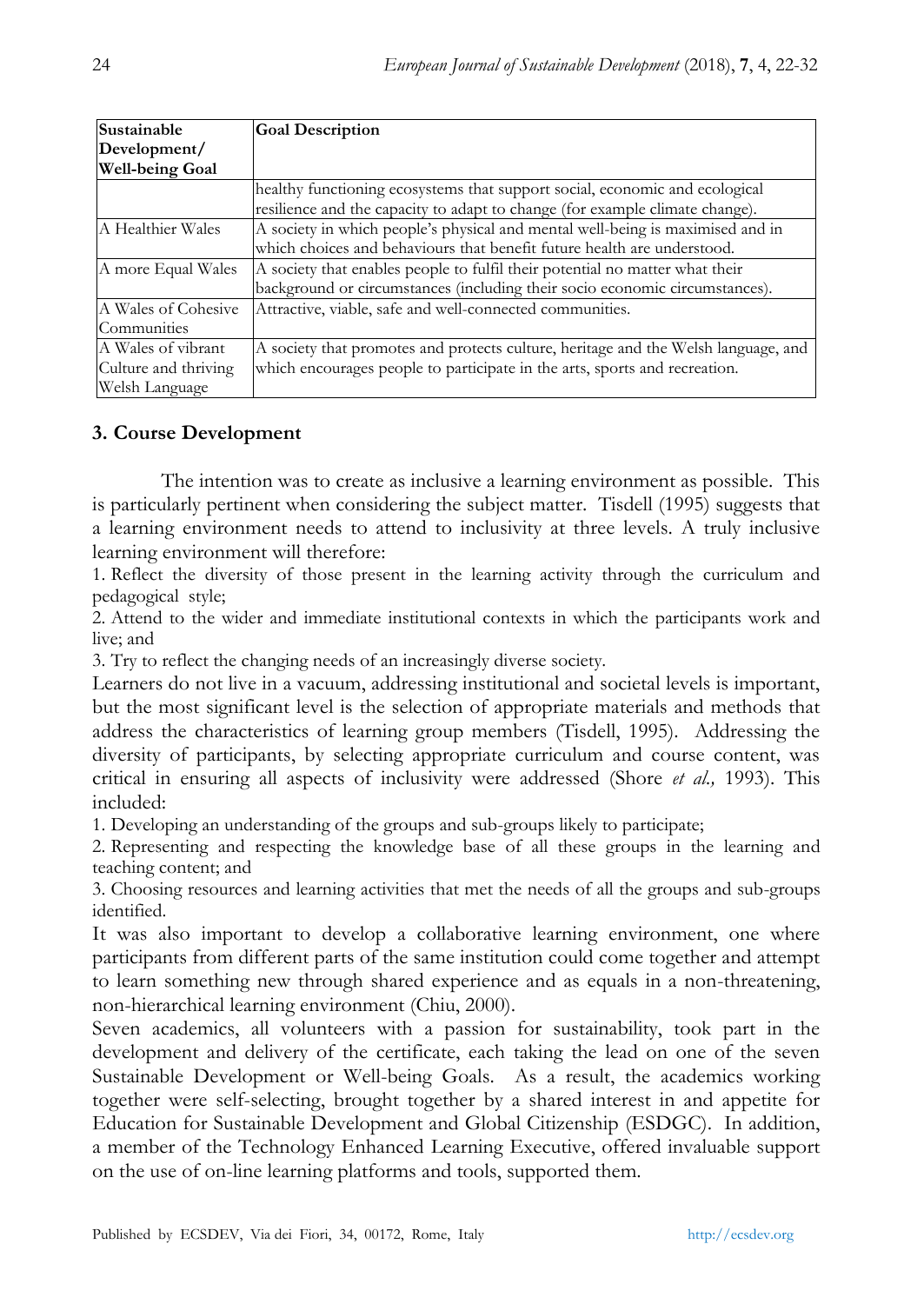The academics pre-recorded each on-line session as two discrete sets of content, one in the Welsh language and the other in English. The University"s internal translation service provided support to those academics who do not speak Welsh, and one of the volunteers provided all the Welsh-language voice-overs in these circumstances.

Students access sessions via Moodle, a learning platform designed to provide educators, administrators and learners with a single robust, secure and integrated system to create personalised learning environments (Moodle, 2017), choosing their preferred language. Each of the eight sessions includes a 10-15 minute pre-recorded video on each of the Sustainable Development or Well-being Goals:

# 1) Introduction;

- 2) A Globally Responsible Wales;
- 3) A Prosperous Wales;
- 4) A Resilient Wales;
- 5) A Healthier Wales;
- 6) A more Equal Wales;
- 7) A Wales of Cohesive Communities; and
- 8) A Wales of vibrant Culture and thriving Welsh Language.

Presentation of the Goals was enhanced by illustration and animation students from UWTSD"s Swansea college of Art, who designed a ten minute video as part of INSPIRE's student internship program (INSPIRE, 2018).

Also included in each session are short quizzes, activities and additional resources. Where possible, all additional resources are available in both Welsh and English, and/or translated into Welsh for participants. Most Welsh Government websites provide Welsh and English content, supporting this dual-language approach to learning and teaching.

Each "session academic" poses a series of questions for certificate participants to discuss online with others taking part in the course; with each discussion moderated by that session academic. These discussions are undertaken bilingually. When considering Wales" journey towards each of the Sustainable Development or Well-being Goals, the Act"s "Five Ways of Working" (long-term, integration, involvement, collaboration, prevention), designed to support sustainable decision-making, are at the forefront of these discussions. This approach provides an opportunity for innovative thinking, reflecting on the way we live our lives and what we expect of our public services. Expected 'Netiquette', referring to rules of etiquette that apply to online communication, are shared with participants to make sure they appear respectful, polite and knowledgeable when posting to the certificate's online discussion forums.

In Session 1, participants are encouraged to take part in the Sulitest. Sulitest.org (2016) is an international initiative assessing core sustainability literacy with a standardised test. Academic institutions and non-academic organisations in more than 50 countries use this tool, which serves as a reference to raise awareness on Sustainable Development and improve sustainability literacy worldwide. The Sulitest requires the participant to answer both international and national questions on sustainability and Sustainable Development. It is an opportunity for the participant to see how much they know and understand about sustainability and Sustainable Development. They can do this through the mediums of Welsh or English, with UWTSD providing the Welsh translation for Sulitest; and are encouraged to revisit the test at the end of the certificate to see whether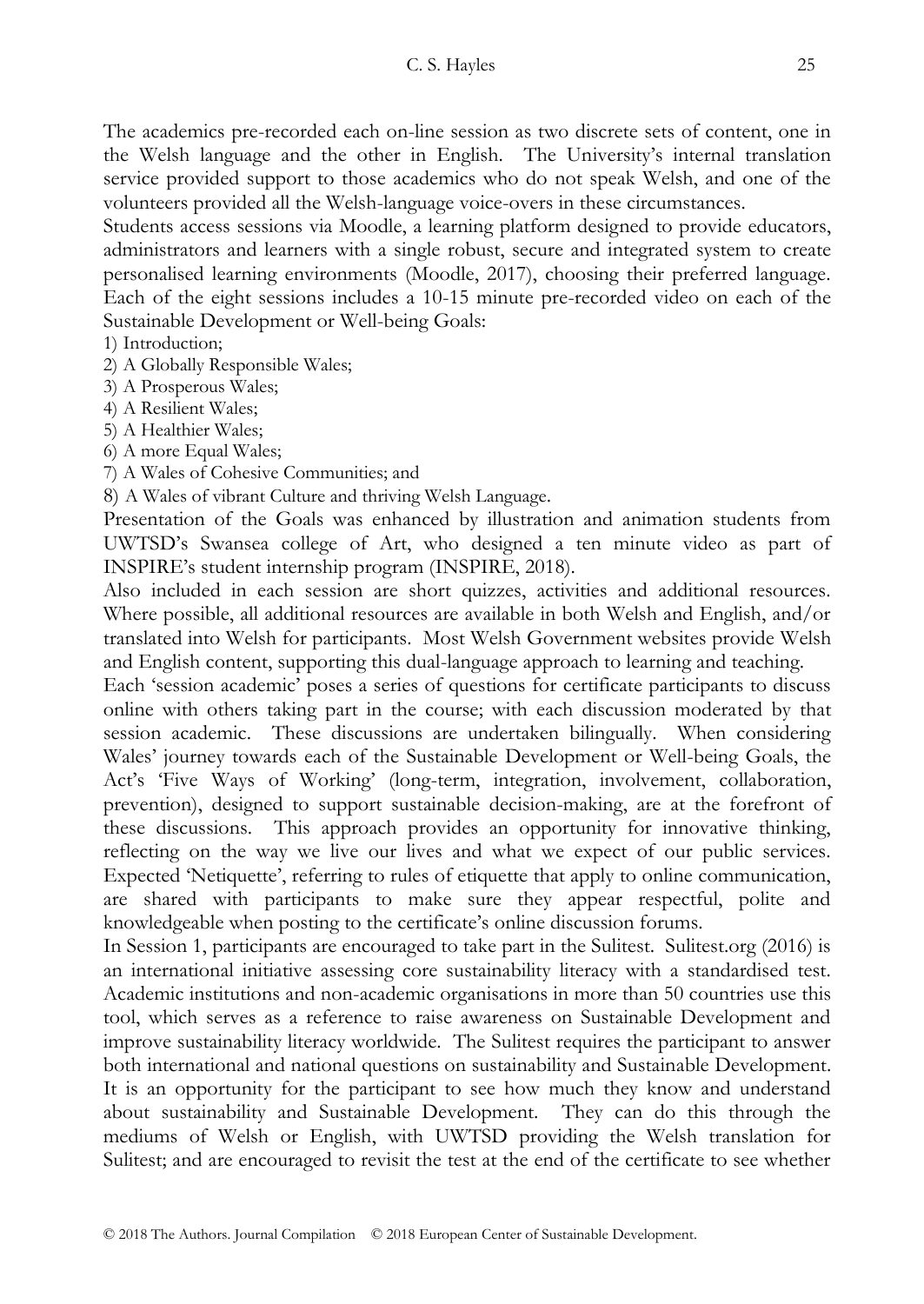their awareness and knowledge of sustainability and Sustainable Development has changed.

In order to obtain a certificate of participation for the course, participants attempt the quizzes embedded in the eight on-line sessions and contribute to online discussions, moderated by the academic leading the session. They are also encouraged to take part in practical action on campus or in their local community. For some this might mean joining INSPIRE as an intern (INSPIRE, 2018), but for many this means supporting Go-Green Week. Go-Green Week is the People & Planet"s annual national week of action on Climate Change in schools, colleges and universities in the UK. People & Planet are a student-led movement that empowers young people with the skills, confidence and knowledge they need to make change happen, at home and globally (People and Planet, 2018). Go-Green Week brings together a range of activities to UWTSD campus life for one week in February and includes public debates, film screenings, promotion of environmental campaigns, beach clean-ups and much more.

Finally, although the certificate described above is non-credit bearing, in other words, its completion does not provide credits towards formal education; academic staff are free to use its content to support delivery of teaching and learning around Sustainable Development and the SDGs within the University"s degree programs. If Academic staff choose to do this they must develop their own assessment methods; but can do so with the support of INSPIRE if requested.

The certificate on Sustainable Development and the Well-being of Future Generations first ran from October 2017, culminating in Go-Green Week in February 2018, with each of the eight on-line sessions delivered via Moodle fortnightly (with a longer break at Christmas).

# **4. Course Delivery**

One hundred and fifty participants signed up for this first run of the certificate. There was a cross section of participants, representing the entire institution, accessing the certificate through both the mediums of the Welsh and English languages. Included within the cohort were undergraduate and postgraduate students including MA/MSc, PhD and MBA students, and staff from both academic and non-academic parts of the institution (from facilities staff including cleaners, through to faculty staff including professors). The current cohort of INSPIRE interns were asked to participate as part of their training (INSPIRE, 2018), whilst 50% of the University"s Green Impact teams were required to take part at some point this academic year (the certificate is running again from March –June 2018) in order to obtain the highest (gold) award. Green Impact is a National Union of Students (NUS) scheme that brings together students and staff to green campuses, curriculums and communities (NUS, 2018). Universities can customise some of the requirements, setting their own targets within the framework.

Participants" levels of on-line engagement varied, as would be expected. Some participant were happy to "receive" the pre-recorded on-line sessions, but reluctant to engage in the on-line discussions, preferring "action" to demonstrate their engagement with the learning material (e.g. Go-Green Week). Others readily participated in the online discussions, with a small faction proactively creating new discussions. These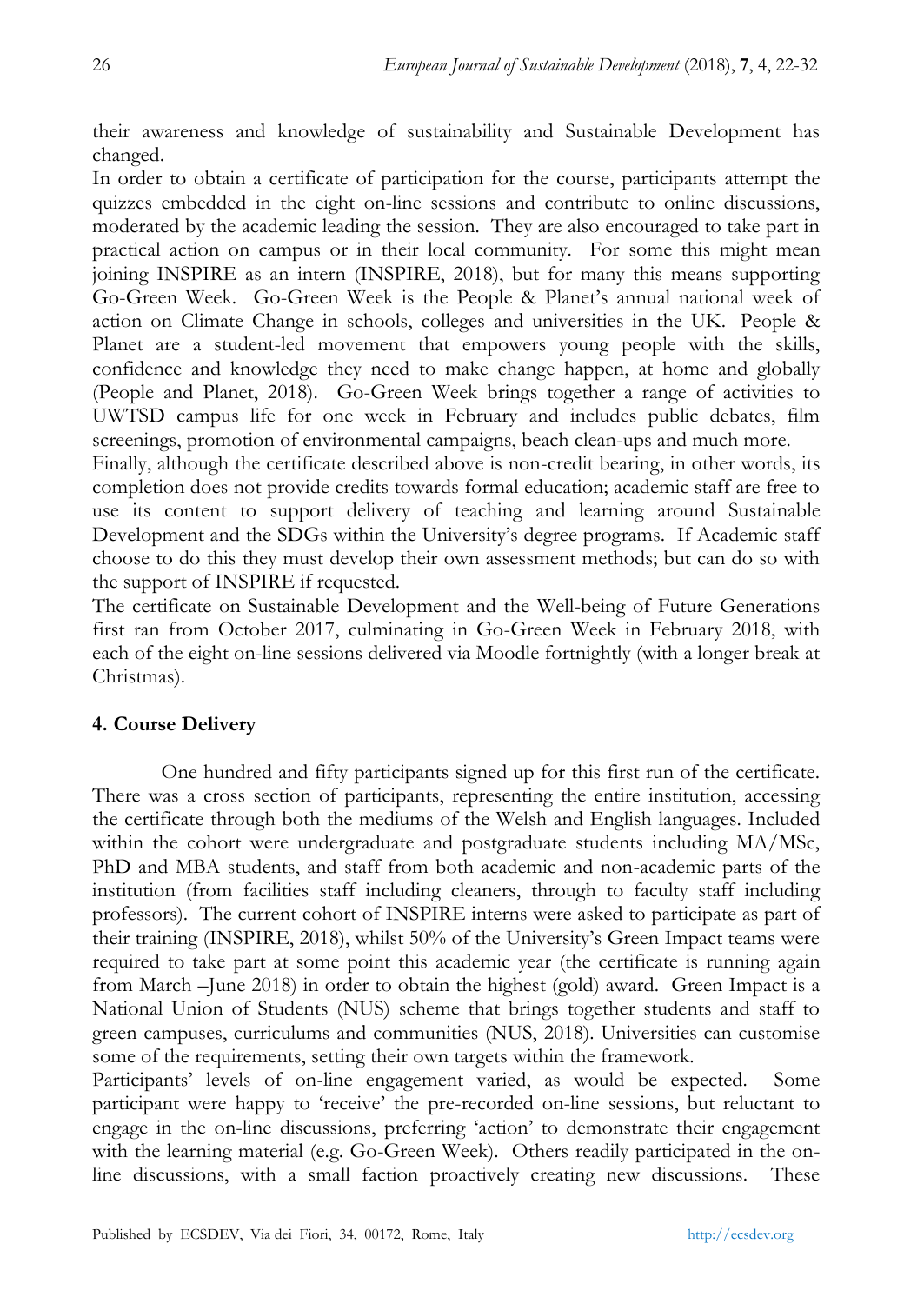students appear to have benefited the most from the collaborative learning environment created through these on-line forums, with new learning created where participants have actively interacted by sharing experiences and taking on asymmetric roles (Chiu, 2000). Indeed on-line contributions to discussions via Moodle have been both lively and engaging. Participants have been happy to explore the issues proposed, as well as prosing and discussing their own topics as and when they arose. Examples of the breadth of topics covered in the discussion forums are set out in Table 2.

| Sustainable            | <b>Example Discussion Topics</b>                                                 |  |
|------------------------|----------------------------------------------------------------------------------|--|
| Development/           |                                                                                  |  |
| <b>Well-being Goal</b> |                                                                                  |  |
| A Globally Responsible | Do you think the current system of using the international economy to            |  |
| Wales                  | measure "impact" is a good one?                                                  |  |
|                        | Do you think we should incorporate additional measures, such as looking at       |  |
|                        | inequality or quantifying environmental protection, when accounting for          |  |
|                        | "impact"?                                                                        |  |
| A Prosperous Wales     | Definitions of a 'prosperous' country relate to fiscal wealth or 'economic well- |  |
|                        | being' Does a nation lack economic well-being when food banks seem to be         |  |
|                        | required?                                                                        |  |
|                        | If there was willingness from banks and perhaps Government to invest in          |  |
|                        | small start-up companies, with initiatives and not necessarily money, would      |  |
|                        | that encourage people to take that first step from unemployment to               |  |
|                        | Employer?                                                                        |  |
| A Resilient Wales      | How do you think nature and the natural environment can be better used in an     |  |
|                        | urban setting to promote environmental resilience within our built               |  |
|                        | environments?                                                                    |  |
|                        | Discuss what you think is the one big environmental issue that needs to be       |  |
|                        | tackled before any other, and why?                                               |  |
| A Healthier Wales      | Are there any areas of health, which should be prioritised in Wales that you     |  |
|                        | feel are not currently?                                                          |  |
|                        | Adverse Childhood Experiences impact upon both mental and physical health.       |  |
|                        | How can this be prevented?                                                       |  |
| A more Equal Wales     | Where would you place yourself on the continuum of sustainability theories?      |  |
|                        | Does diversity lead to greater well-being?                                       |  |
| A Wales of Cohesive    | How can we build our social capital in Wales and support our communities to      |  |
| Communities            | develop?                                                                         |  |
|                        | When you think about the communities you live/work in, how do you know           |  |
|                        | that you belong to that community? Are there any that you feel more part of      |  |
|                        | than others? Why do you think that is? What are the bonds that hold that         |  |
|                        | community together for you?                                                      |  |
| A Wales of vibrant     | Discuss ways to promote the arts, sports and recreation for future generations?  |  |
| Culture and thriving   | By 2050 the Welsh Government aim to increase the number of Welsh                 |  |
| Welsh Language         | speakers to 1 milion. What steps can you think of that would support Wales to    |  |
|                        | achieve this aim?                                                                |  |

**Table 2:** Example On-line Discussion Topics from Certificate

Previous research has demonstrated the advantages and added benefits achieved from an on-line learning environment, as well as some of the disadvantages experienced (e.g. see Allen and Seaman, 2011, 2013). As an institution with no single "main" or "home" campus, it seemed logical to provide a course that everyone associated with the institution could access equally, leaving no participant feeling disadvantaged by geography and work/study schedule. To encourage inclusivity, it was also important that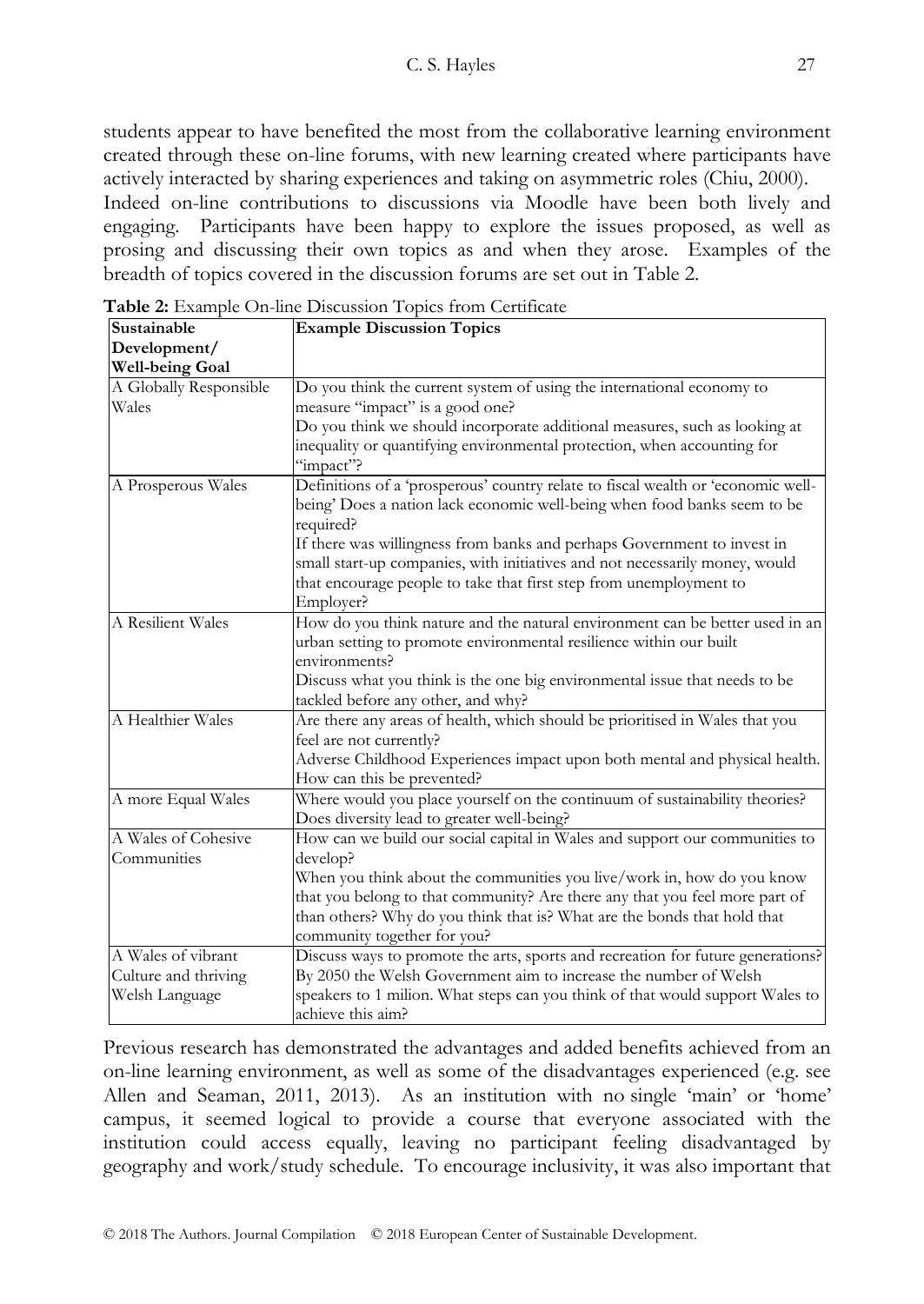the course was delivered via INSPIRE as the University"s sustainability institute, and not associated with a specific school or faculty. The flexibility and convenience of on-line delivery in this instance offset any arguments for face-to-face delivery. Indeed, the benefits of delivering the certificate on-line include:

1. Schedule Flexibility**:** Participants can access the certificate at any time, from anywhere, provided they can log on;

2. Ease of accessibility: Participants can readily review the sessions, their associated quizzes, resources and discussions. Individuals can also share their thoughts with each other via the on-line discussion forums to facilitate collaborative and inclusive community learning; and

3. Participants control study time: Participants do not have to sit for an extended period to complete the sessions. Pre-recorded sessions are short (10-15 minutes maximum) and can be paused when needed; with the additional resources, discussion etc. read/written as convenient.

Benefits, in addition to the enhanced flexibility and convenience this form of delivery create, include a number of participant enrichment opportunities that resonate with theories of inclusive and collaborative learning:

1. Chance for interaction: On-line courses can be less intimidating than the traditional "brick-and-mortar" classroom setting, and can help to increase participant interaction. By allowing everyone to have an equal voice, shared ideas grow diverse as well. Participants can also think longer about what they want to say and add their comments when ready. In a traditional classroom, the conversation could have moved past the point where the participant may be willing to comment;

2. Online communications: Academics can be more approachable in an on-line setting. Participants may feel more comfortable debating and discussion issues openly with the session academic (and their fellow participants) through online discussions, rather than face-to-face. Email and on-line correspondence also cuts out having to wait for office hours that may not be convenient for either party; and

3. Time to absorb material**:** Participants have the "space" to absorb the material being presented and discussed, supporting their learning.

In addition to the benefits to participants as outlined above, there are cost benefits that include:

1. Little or no financial cost: The certificate is free at the point of use.In addition the on-line learning environment eliminates any costs associated with transportation, childminding, and other expense incurred when attending classes in a more traditional setting; and

2. No requirement to buy (expensive) textbooks: the certificate does not require physical textbooks, as all reading materials are available online or are downloadable free of charge.

Again, these financial benefits ensure the certificate is inclusive and accessible to all.

# **5. Course Feedback**

At this stage in the development of the certificate, no formal feedback loops are in place. However, participants were encouraged to take part in a short on-line survey to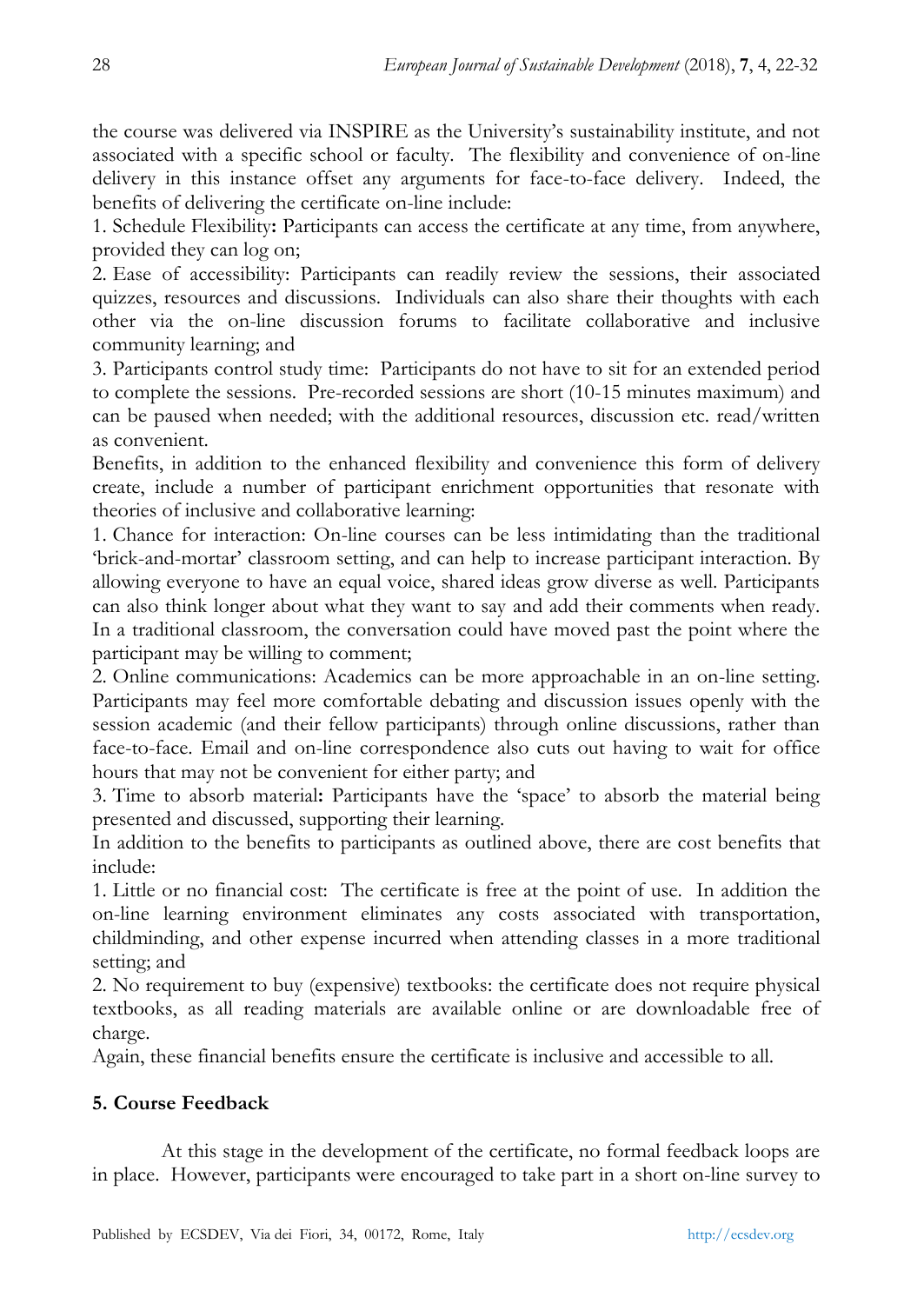feed back their experiences of taking part in the certificate. Results of the most pertinent questions have been summarised below:

When asked to explain why they decided to complete the WFGA Certificate, participants said:

"I had some spare time and it looked like an interesting area about which I knew very  $l$ ittle"

"I wanted to extend my knowledge and understanding of the WFGA goals"

"I decided to complete the WFGA Certificate to better my knowledge before graduating as a primary teacher"

"I wanted to get further insight into the WFGA and have the opportunity to engage with other staff and students on the subject"

"General personal interest in Environmentalism"

"To learn more about sustainable and the WFGA"

"Last year I completed a module about sustainability and the UNSDG's, of which I enjoyed immensely. I took up this certificate as I feel passionately about the goals and planet and Wales"

"I had been a member of the faculty sustainability committee for approximately one year and was interested to explore aspects of sustainability further and gain greater in depth knowledge of the WFGA"

"To learn more about environmental sustainability"

"An interest in sustainability and lack of knowledge regarding its wider impact"

"To develop my understanding of WFGA. To support my teaching and to cascade info4mation to students"

"I'm generally interested in sustainability and equality"

"To give my CV an edge upon graduating with my PGCE. I also believe it would benefit me in my future teaching"

"A good chance to learn more".

One hundred percent of survey participants  $(n=14)$ , felt that the on-line learning material was 'about right' in terms of its length. Ninety three percent of participants  $(n=13)$ thought the academic "level" of the teaching material was also "about right".

When asked what they think is the most important thing they learnt from completing the WFGA Certificate and why, participants said:

"The number of different ways we can improve the well-being of future generations, both environmentally and culturally"

"All the goals have an important part to play if we are to ensure the future well-being of Wales and its people"

"Learnt new information about the 'Deddf Llesiant" [Well-being Law]"

"The level of awareness of environmental issues and what people understand the solutions to be"

"That not enough people are interested in Environmentalism"

"The meaning and how to achieve the objectives"

"The economic element was very useful as this is the area that I was not so well informed in"

"I feel the most important thing I will take from this course is the ways in which to effectively communicate the content further to my own students. I have been keen to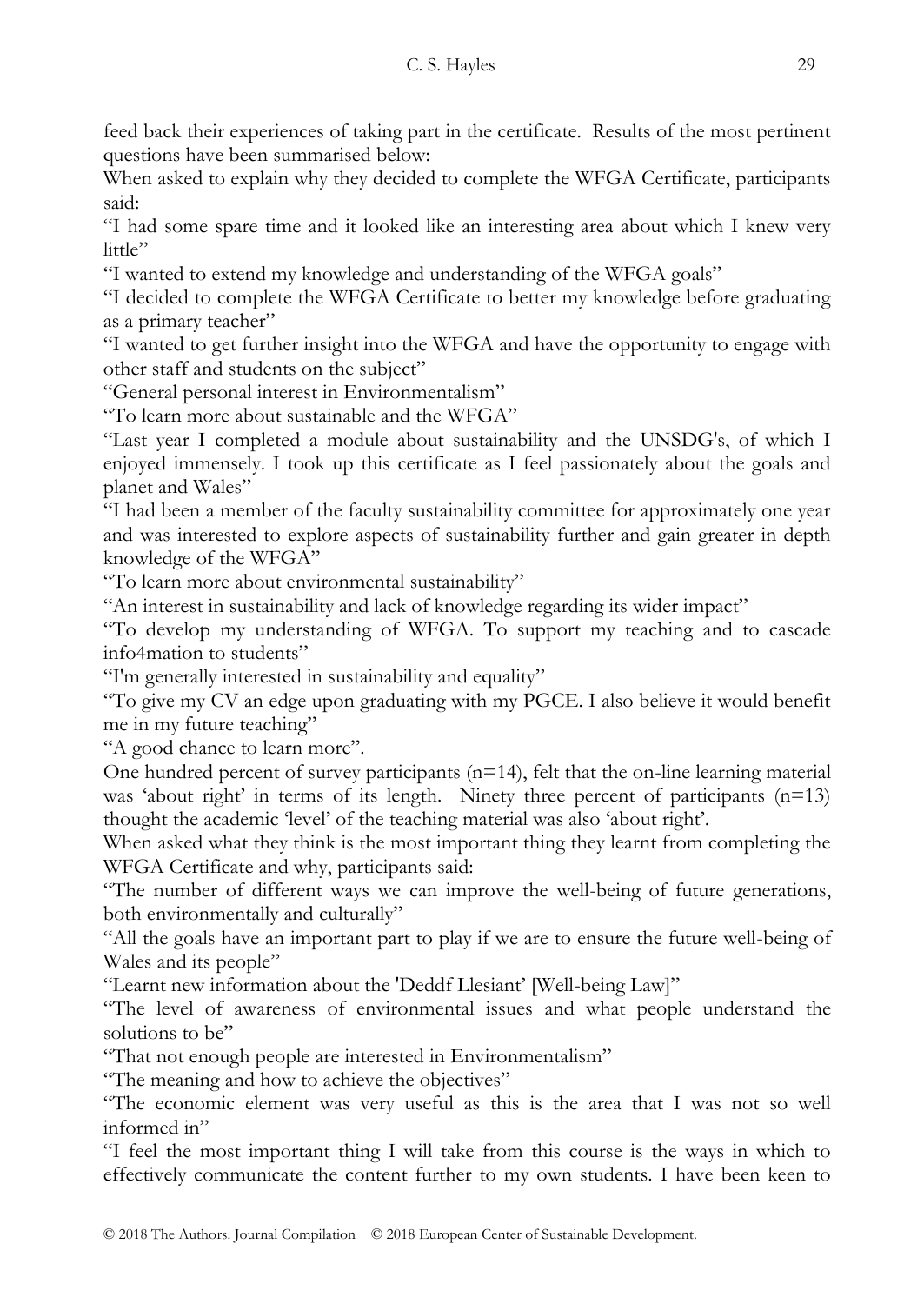incorporate sustainability issues into my teaching but have previously struggled to do this effectively"

"How Wales measures up on a global level to environmental sustainability"

"The interrelated nature of each well-being goal"

"The activities with real data on plastics and resource use"

"I found out about many project and research in Wales"

"How important it is to share the message of global citizenship"

"The global issues highlighted by Sulitest".

When asked to describe their experiences of the on-line discussions, participants said:

"It was interesting to read views that were different to my own"

"Interesting and informative as they challenged my thinking and questioning"

"Interesting- being able to consider other peoples comments that I hadn't considered"

"Yes, I found them useful and interesting. It is rare that we have the opportunity to take part in a forum on these matters where people take the time to answer honestly after reflecting on a particular subject"

"Forums everywhere are dependent on the contributions of members, with lower members fewer contributions are made and conversations peter out. It is a natural process. Overall I think that some interesting opinions were discussed"

"Maybe just focus on one question to discuss"

"It was interesting and being able to view others perspectives was useful and informative"

"Yes. It was interesting to see other people"s points of view and perspectives on a number of the issues that were being discussed, and also to have the opportunity to present my own opinions without fear of being put down. All discussions were respectful and honest and it was nice to be a part of them"

"I found them quite advanced at times, above what I was really capable of keeping up with given the knowledge I came in with/squired from the course"

"I found the discussions difficult and felt I did not know enough or have a strong enough opinion to be able to engage in actual useful debate"

"I enjoyed this aspect and this was a new venture for me"

"I enjoyed expressing my views"

"Yes, it was very interesting to see and experience other views from people in different sectors with different experiences".

Finally, participants were asked to look back on their time taking part in the WFGA Certificate, and provide a 'thought' that we could share:

"This course shows how the WFGA brings together all aspects of sustainability, and how our actions today can positively affect lives in the future"

"The video clip on the impact of plastic in the oceans on wildlife was incredible and devastating"

"The WFGA Certificate is a big step forward in promoting sustainable development to future generations"

"We do not inherit the earth from our ancestors; we borrow it from our children"

"I feel that taking part in the WFGA Certificate has equipped me with a vast amount of knowledge and has armed me with some ability to community the information further to my own students in my teaching practice. It has been great to engage in academic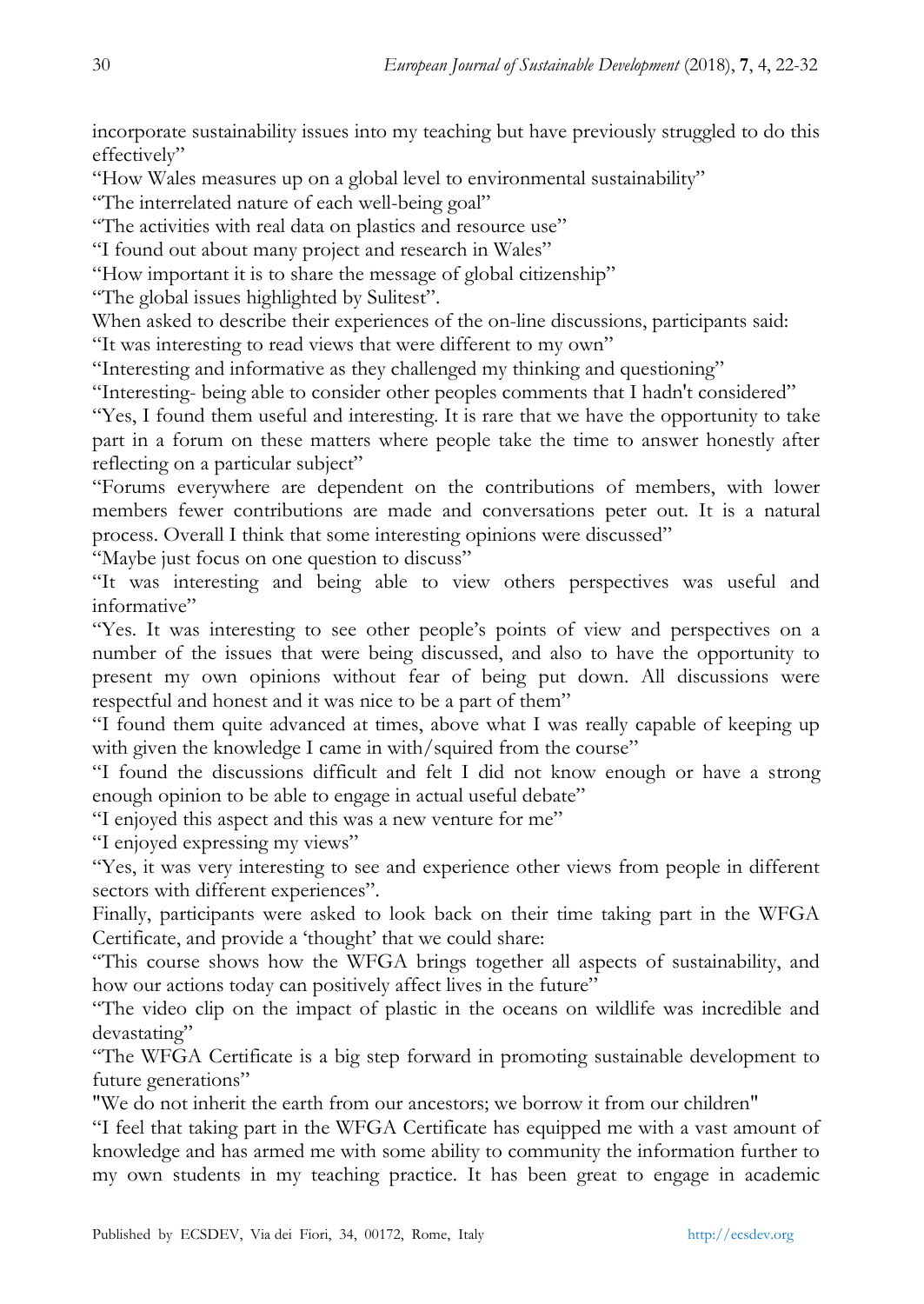discussion surrounding some of the issues introduced with likeminded people, and also with people who have differing or contrasting opinions to me!"

"A great way to learn how to better impact your country and World!"

"Great introduction to begin engaging with sustainability issues"

"The discussions have reinforced my belief in socio-constructivism as a means to learning, sharing viewpoints and knowledge and different perceptions"

"The WFGA Certificate has interesting content and online discussions and is easy to fit into a busy week"

"An excellent way to share key points with the next generation".

Going forward, the certificate is running unchanged for a second time this academic year (between March and June 2018). The project team meet regularly, and are discussing plans for the 2018-19 academic year certificate, based on the feedback received to date. A workshop, scheduled for May 2018, as part of the University"s annual teaching and learning NEXUS conference, will be used to gain further inputs. As heads of School and Module leaders are now requesting that their entire student (and staff) cohorts sign up, numbers are likely to increase in the short term.

## **Conclusions**

Sustainable Development is about making better decisions using long-term values. It is about thinking about the impacts of today"s actions on future generations and learning to live within environmental limits. It is about balancing social, cultural, environmental and economic needs in a way that does not compromise future generations. It is about building capacity now for a more resilient future (Hayles, 2015). The Well-being of Future Generations (Wales) Act 2015 is the first of its kind in the World, where the well-being of future generations is central to Government decision making. The Act ensures Wales will make a positive contribution to the achievement of the UN SDGs, which aim to end extreme poverty, fight inequality and tackle Climate Change, through the introduction of its seven Sustainable Development or Well-being Goals.

The Well-being of Future Generations (Wales) Act 2015 has acted as a catalyst for Welsh Universities to providing learning and teaching around Sustainable Development and the Well-being of Future Generations, which has in turn resulted in the advancement of academics" knowledge, skills and attributes in ESDGC pedagogy. In looking creatively at how to engage both staff and students in the spirit of the Well-being of Future Generations (Wales) Act 2015, INSPIRE at UWTSD has developed an inclusive and collaborative on-line certificate on Sustainable Development, centred around the seven Sustainable Development or Well-being Goals of the Act, with a group of self-selecting academics, passionate about ESDGC. This certificate, accessible to all staff and students associated with the University, has created a platform for discussion and debate around the principles of Sustainable Development. It also promotes practical action through INSPIRE internships and Go-Green Week activities.